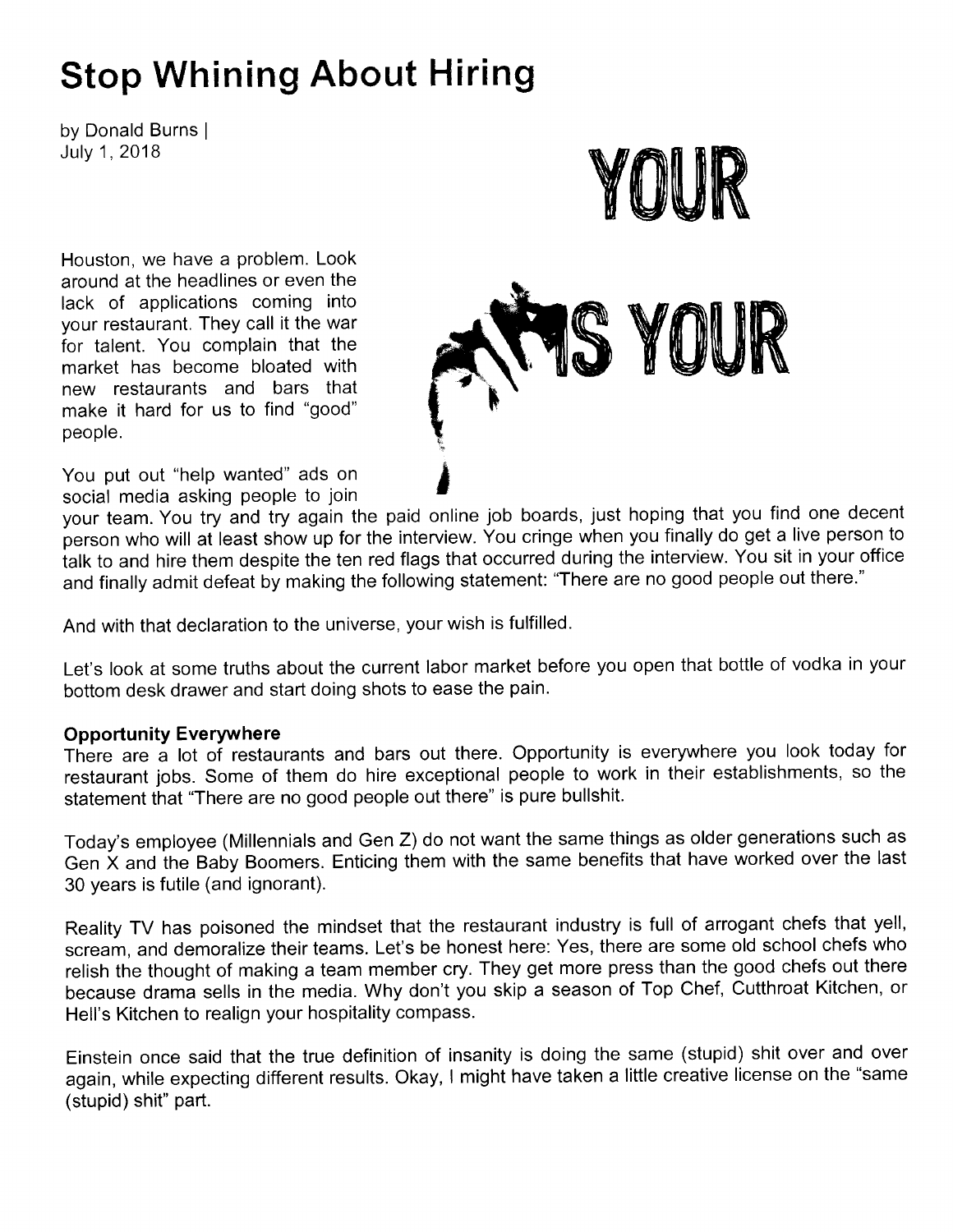However, if he were alive today, I would bet he would say it that way. Einstein was a pure badass when it came to matters of relativity. Badasses don't mince their words!

lf people are not actively seeking you out to work in your restaurant or bar, here are some of the real reasons why. They might not say any of these to you, but rest assured that they do make the rounds on social media.

#### They don't want to work for you.

Yeah, this one hurts. lt's like asking that person you think is hot out on a date and getting shot down with a made-up excuse ("I'm donating a kidney this Friday."). Sadly, they don't tell you the truth. They might even take the job and then never show up.

You rationalize that it's them not you. Reality check: No, it's you. You most likely have a bad reputation in your market as an owner, manager, or brand. Like attracts like, so if you are getting the dregs of society, then you must re-examine your leadership (or lack thereof) that has become more of a stench of disparity over the sweet smell of success.

#### You haven't given them a reason why they should join your team.

Here's another classic mistake that many make: You don't show why you are different, so potential staff generalize that you're the same.

Let's be frank: the restaurant industry does not have a stellar reputation about being a great place to work at the moment. It's not that all restaurants are bad—there are some exceptional restaurant leaders, owners, and chefs who are dedicated to creating incredible cultures and brands.

lf you don't market things like testimonials from your team, videos of your team having fun, or content and materials showcasing your team...people assume you don't care about your employees. lf you don't care, they lump you into the "bad place to work" category.

Yes, those beautiful pictures of your food and specialty cocktails are stunning. How about showcasing that your team is important too?

#### Your culture sucks.

This kind of ties into the one about your leadership. Culture is created by the owner and leaders in the restaurant. lf people are avoiding working for you, look deeper into what you are not doing.

Do you have opportunities within your organization? Do you have a continuous training program that allows your staff to continue to learn and grow? Do you offer benefits? Do you pay people above the average in your market? Do you offer an employee (family) meal? Do you offer anything that goes beyond what is the norm in your market?

Your culture can become a beacon for-or a repellent to-attracting top talent. Think of it as your calling card to the world. What is your culture saying about your restaurant?

You can sit there, whine about your team and have a pity party, or you can cowboy up, look in the mirror and face the facts. You need to change the way you lead and cultivate your culture if you want better people to join your team.

A-level players don't want to work for a C-grade brand. Water does seek its own level. lf you're not getting the right people, then it's time to raise the bar. Stop whining and start taking action.